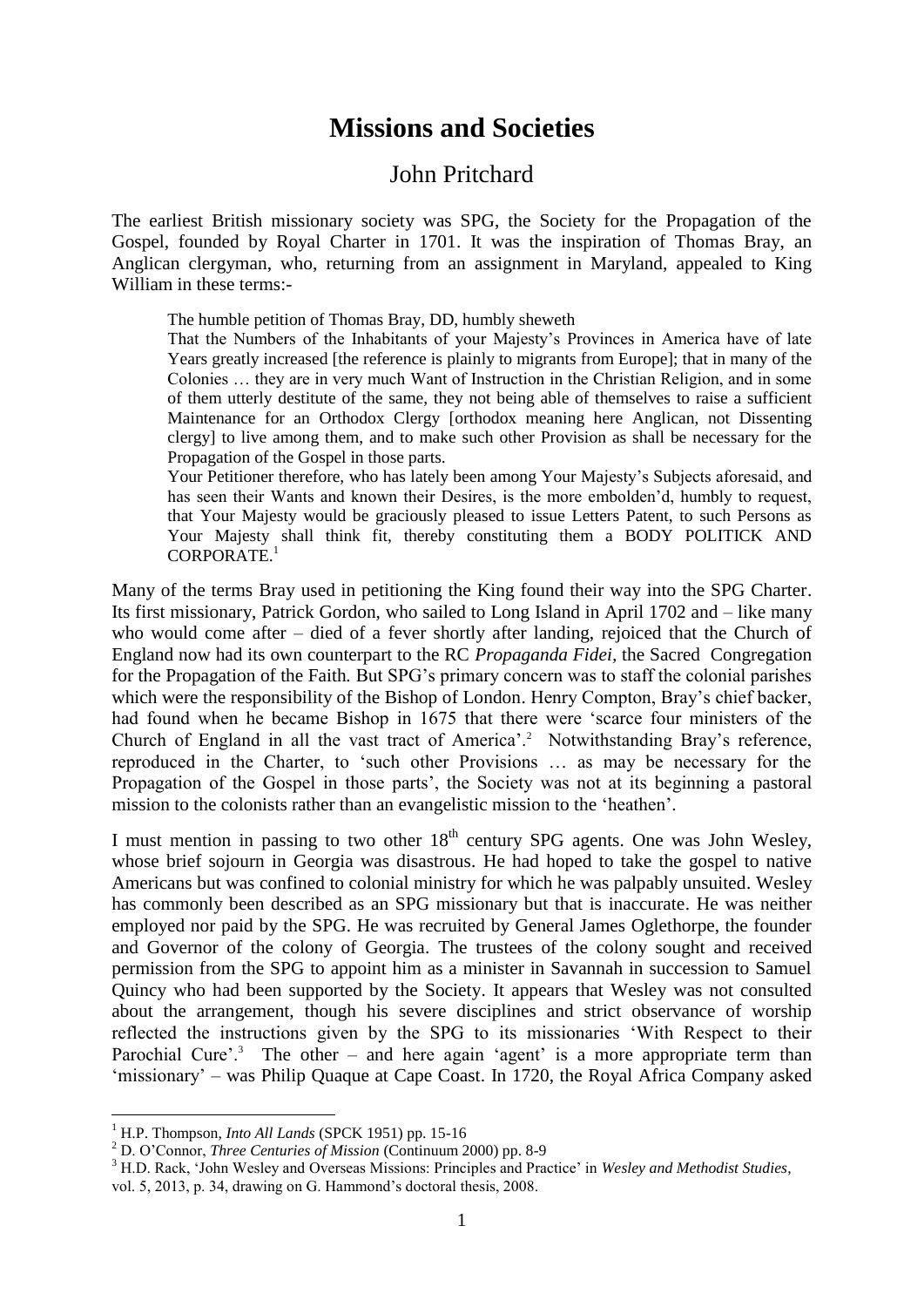the Society 'to recommend proper persons to be chaplains to their factories abroad, offering to allow them 80 or 100 pounds sterling per annum with diet at the Governor's table'.<sup>4</sup> In Africa as in America, 'what purported to be a missionary operation was primarily pastoral, caring for the English overseas and their dependents'. Thomas Thompson, the first chaplain, arrived – thirty years after the Company's initial approach – in 1752 and stayed for four years before poor health compelled him to leave; his most significant achievement was to select Quaque and two others and send them to England to be educated by the Society. One of them died, another went out of his mind, but Quaque, after eleven years' training, was ordained and returned to Cape Coast where he ministered at the castle for fifty years, 1766-1816. The first African in Anglican orders, Quaque received little support from SPG; his letters went unanswered for years on end. Although he was styled 'Missionary, School Master and Catechist to the Negroes of the Gold Coast', 'his English education had estranged him from his own people, he had forgotten his mother tongue<sup>35</sup> and 'he did not appreciate that Christianity had to be Africanized rather than Africans Christianized and Europeanized'.<sup>6</sup>

All that by way of Prologue. From the SPG Charter of 1701, we must jump to the end of the century before more Societies were formed, by Baptists in 1792, by other Dissenters in 1795 and by Evangelical Anglicans in 1799; later, by Wesleyans in a halting process between 1813 and 1818. Note that 1788 does not figure in that chronology, yet in 1888 a ten-day 'Centenary Conference on the Protestant Missions of the World' was held in London. Apparently it commemorated no precise moment or event, but it serves my purpose in distinguishing the beginnings of foreign missionary work from the official foundation of missionary societies. Wesleyans may have been relatively late in formalizing their Society, but their first overseas branch was begun in 1759 in Antigua, when Nathaniel Gilbert, a planter, lawyer and future Speaker of the Island's House of Assembly, returned from a visit to England where his brother was one of Wesley's 'travelling Preachers'. He had gone expressly to meet Wesley; John Wesley had baptized two of his slaves in Wandsworth, and wrote of 'the first African Christian' he had known. Back in Antigua, Gilbert began a house-church. He wrote to Wesley:

> I signified to one or two persons that as there was no service at the church in the afternoon, any person disposed to join my family was welcome. I had on the first Sunday six besides my own family, on the second nine, and on the third about eighteen; and it is now not only spread through the town that I have preached, but I believe through this island $<sup>7</sup>$ </sup>

It was not however until a quarter-century later that a missionary was appointed to work among the Antiguan Methodists, and that was done by the American Conference, in the wake of Wesley's fateful decision to lay his unepiscopal hands on Coke, Whatcoat and Vasey in 1784. Thomas Coke, who spent the ensuing twenty years shuttling across the Atlantic – eighteen voyages in all – had in turn ordained Francis Asbury as his co-superintendent of the American work, and among those they proceeded to ordain as 'elders' was Jeremiah Lambert, instantly dispatched to Antigua. Lambert died within months, but before sailing for England Coke ordained his successor John Baxter, a shipwright and preacher who had already been working at the island's naval dockyard and leading the Methodist worshippers for over six years. Then, eighteen months later, Coke unintentionally came to Antigua in

 4 J.S. Pobee in O'Connor, p. 410

 $5$  Thompson, p. 69

 $6$  Pobee, p. 411

<sup>7</sup> 10 May 1760, reproduced in the *Arminian Magazine*, 3 (1780): pp. 387–9.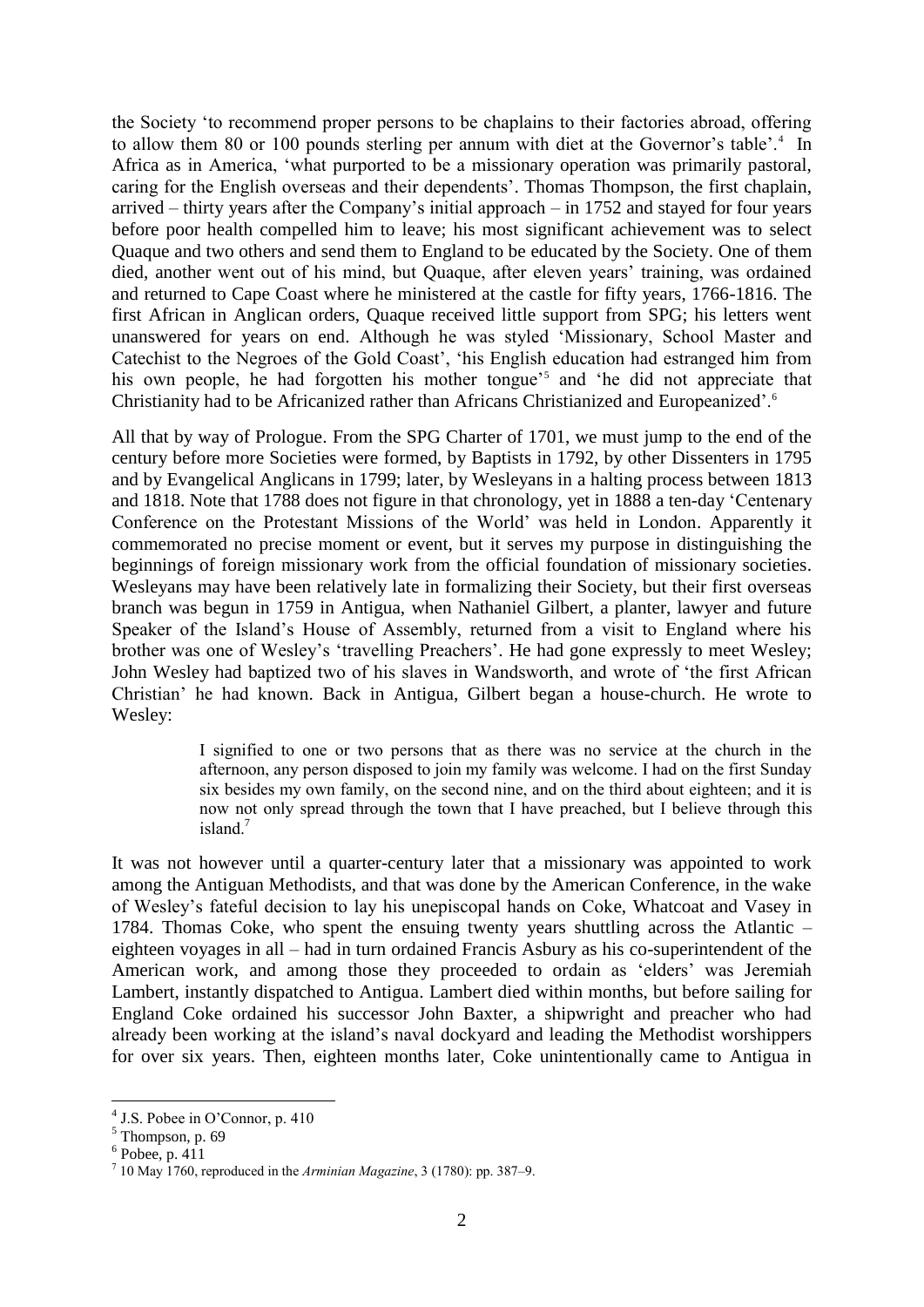person, blown off a Nova Scotia-bound course by a storm. Landing on Christmas morning he was amazed to find a large congregation. One of his companions, William Warrener, had been appointed by the 1786 British Conference to join Baxter and was the first Wesleyan foreign missionary, as distinct from those sent to European congregations in America. Coke now unilaterally decided that his two other companions, designated for Newfoundland, should be redeployed in the Caribbean as well. These were small beginnings by comparison with the Moravians, who by 1760 had 226 missionaries at work in 28 fields. But they long pre-dated the organization of a Missionary Society.

In fact it was Baptists who made a formal, though equally small, beginning – twelve ministers from small churches around Kettering, at their semi-annual ministers' meeting in October 1792. Among them William Carey, whose famous pamphlet, *An Enquiry into the Obligations of Christians to Use Means for the Conversion of the Heathens*, had been published in May. Carey's watchword, 'Expect great things from God; Attempt great things for God' stirred the group to action, and there and then they formed the *Particular Baptist Society for the Propagation of the Gospel Amongst the Heathen.* A few months later William Carey and John Thomas were set apart for service in India, and sailed in June 1793. Carey's first letter from India arrived in July 1794 and among those with whom it was shared were Dr David Bogue, who ran a training Academy for Dissenters in Gosport, and Henry Overton Wills of Bristol, founder of the tobacco dynasty. Said Wills to Bogue, 'Why could we not have a society of the same kind?' and Bogue was moved to write a paper which appeared in the recently-started *Evangelical Magazine*, addressed 'To the Evangelical Dissenters who practise Infant Baptism' (who formed the core of its readership. He wrote:-

The Church of England has a society of considerable standing, for the propagation of the Gospel. The Kirk of Scotland supports a similar institution. The Moravian Brethren have, if we consider their numbers and their substance, excelled in this respect in the whole Christian world. Of late the Methodists have exerted themselves with a most commendable zeal. An association is just formed by the Baptists for this benevolent purpose; and their first missionaries have already entered on the work. *We alone* are idle. There is not a body of Christians in the country, except ourselves, but have put their hand to the plough … It is surely full time that we had begun. We are able. Our number is great … Nothing is wanting, but for some persons to stand forward, and to begin.

It is highly probable that some zealous men would present themselves, who are well qualified to go immediately on a mission to the heathen. But in general they will require some previous instruction, and therefore it will be necessary to found a *Seminary…*

For the support of the seminary, and of the missionaries, funds must be provided and … I am fully persuaded, that in every congregation among us annual subscribers will be found, and an annual collection granted … sufficient for maintaining at least twenty or thirty missionaries among the heathen.<sup>8</sup>

This was followed in the November issue by a long review of Melville Horne's *Letters on Missions; addressed to the Protestant Ministers of the British Churches. Horne was an* Anglican clergyman; he was a nephew of Nathaniel Gilbert, the Antiguan pioneer; he had lately spent fourteen months in Africa as Chaplain to the Sierra Leone Company. This kept the subject at the forefront of the paper's concerns, and in January 1795 Bogue followed up the September article, writing:-

That something may be done *with effect*, it is hoped that not only *Evangelical Dissenters and Methodists* will be found generally disposed to unite in instituting a *Society* for this express

<sup>8</sup> Letter dated 26 August 1794, published in the September issue.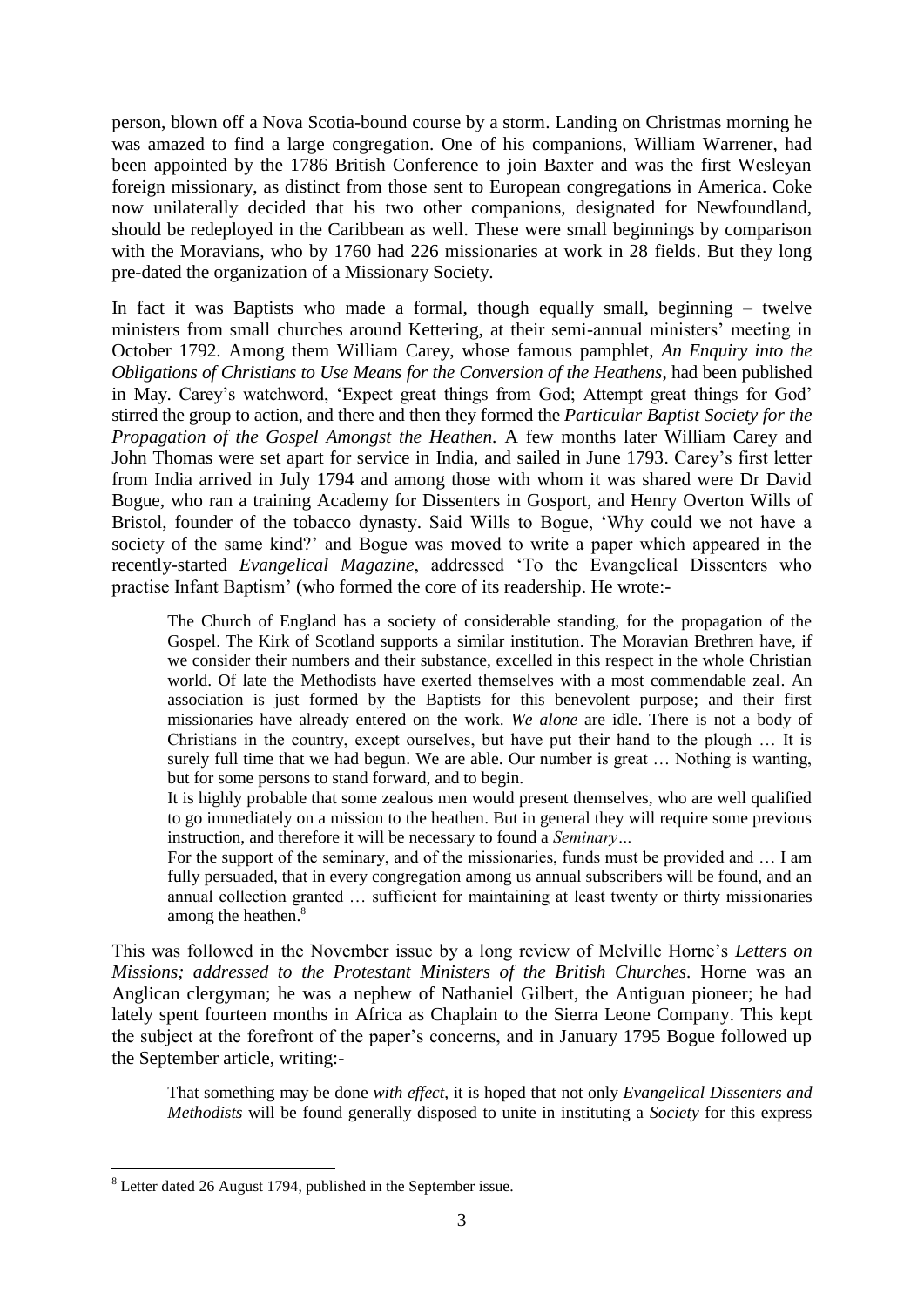purpose, but that many *Members of the Established Church*, of evangelical sentiments, and of lively zeal for the cause of Christ, will also favour us with their kind co-operation.

That is what happened. On a very different scale from the humble beginnings of the BMS, the Society which would in due course (from 1818) be known as the LMS – but at the outset was grandly called 'The Missionary Society', as if there were no others – was launched with a series of meetings over four days, including six public services, in September 1795. The last of the sermons was preached by Bogue:-

We have now before us [he said] a pleasing spectacle, Christians of different denominations, although differing in points of church government, united in forming a society for propagating the Gospel among the heathen. This is a new thing in the Christian Church. Some former societies have accepted donations from men of different denominations, but the government was confined to one. But here are Episcopalians, Methodists, Presbyterians and Independents, all united in one society, all joining to form its laws, to regulate its institutions and manage its various concerns.

Methodists were mentioned; but four days later a letter came from Thomas Coke, to whom the Conference had accorded the title 'Superintendent of the Missions', asking about the relation of the new Society's missionaries with those connected to other institutions. The Directors' reply was that 'It is the purpose of this Society to act as brethren towards missionaries from other denominations'. They intended to focus their intention on the South Pacific, where Methodists had no plans, and an initial contingent of 30 missionaries with six wives and three young boys sailed for Tahiti in 1796. The ecumenical intent of the founders was demonstrated when a motion 'that every missionary shall subscribe to a Confession of Faith' was brought to the Directors and they resolved that it be not put. But the doctrinal emphasis of the Society was before long quite clearly Calvinistic; and when Coke learned that the Directors were contemplating work in Jamaica, he expressed strong concern: 'I sincerely wish and request, Gentlemen, that you would be pleased to suspend your operations, or intended plan, concerning the West Indies…'. The LMS's centenary historian commented that Coke 'appeared to think that his Church had an exclusive right to missionwork in that island. The Directors expressly state in reply their view, that there was ample room in Jamaica for all the workers that could be sent, and on November 27, 1797, it was resolved to send out four missionaries as soon as possible<sup>39</sup> (which in the event was however some years later.

The LMS was formally constituted at a meeting held at the Crown and Falcon, a coaching inn where for some time previously fortnightly gatherings for 'conference and prayer' on the matter of foreign missions had been held.<sup>10</sup> The inn was on Aldersgate Street, close to where John Wesley's life was dramatically changed back in 1738. And in 1799 another notable event took place on Aldersgate Street, possibly at the selfsame inn. A small group of Anglican clergy and laymen met and founded 'The Society for Missions to Africa and the East'. They agreed that it should not be wholly dominated by clergymen, but it would be 'loyal to the leadership of bishops and the Book of Common Prayer' – an Anglican Society.<sup>11</sup> It was soon known as the Church Missionary Society, though the nickname did not become official until 1812. The bishops, however, were lukewarm about the project and for a decade the Society failed to recruit any English missionary. Its first recruits were two German Lutherans from the Berlin Seminary who had little English, but sailed for Sierra Leone in 1804. By 1813, a mere fifteen missionaries had been dispatched: twelve Germans had gone to

<u>.</u>

<sup>9</sup> R. Lovett, *The History of the LMS 1795-1895* (H Frowde 1899) vol, 1 p. 103

<sup>&</sup>lt;sup>10</sup> The landlord at the time bore the name John Mott.

<sup>11</sup> J. Murray, *Proclaim the Good News* (Hodder & Stoughton 1985) p. 7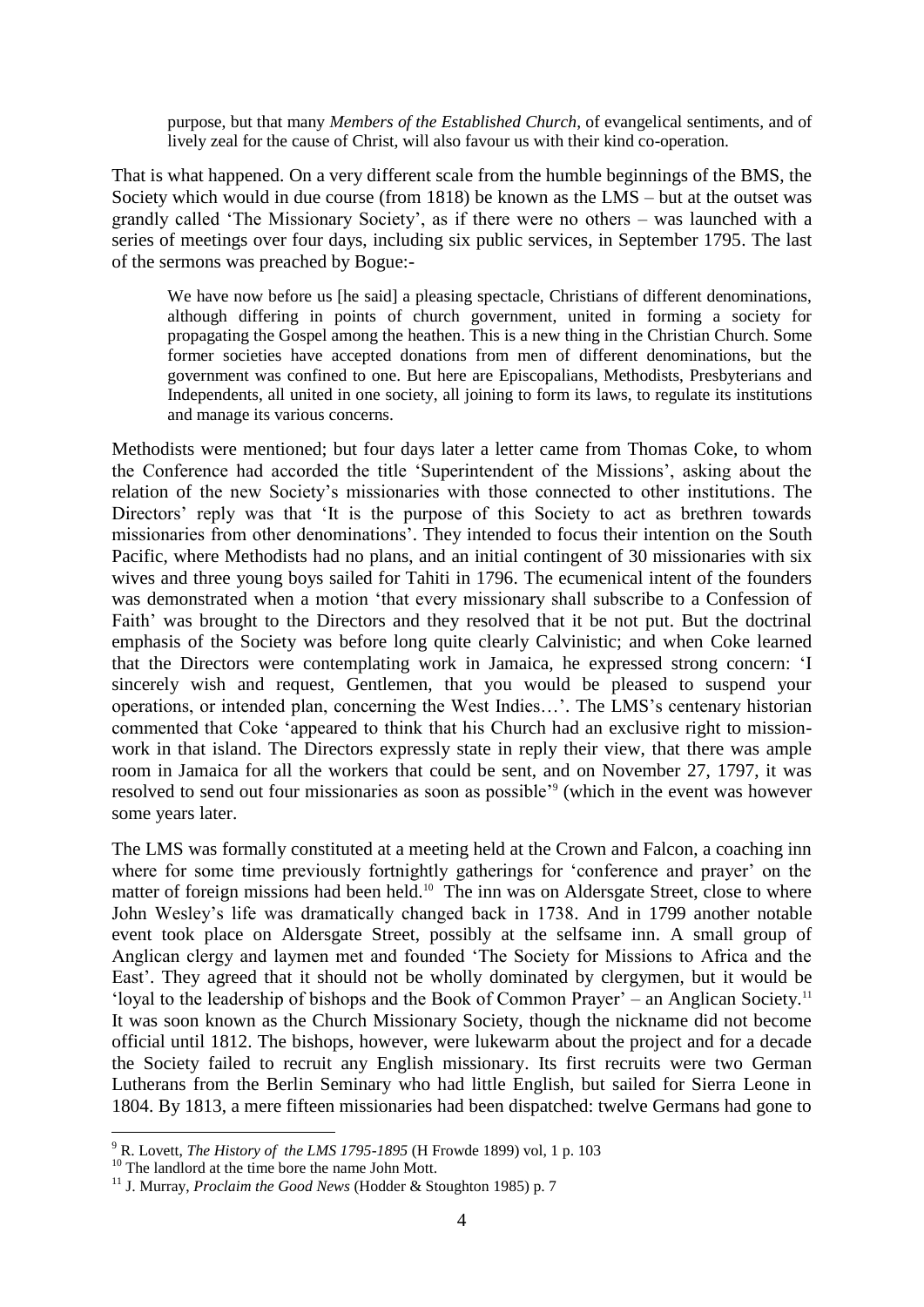West Africa and three English laymen were in New South Wales, en route to New Zealand. The first ordained Anglican was appointed only in 1815.

Thus three Societies with an important future before them were created in the seven years from 1792 to 1799. But while the CMS was an organized Society with few recruits, the Methodists – Wesleyans, we should specify after 1797 to distinguish them from the breakaway Methodist New Connexion and others that followed – Wesleyans had their supply of missionaries (at the Conference of 1813, 42 were listed) but no Society. The Wesleyan enterprise has been rightly called (by Coke's biographer, John Vickers) a One-Man Band.<sup>12</sup> Thomas Coke selected his missionaries, not always judiciously, and brought their names to the annual Conference which formally appointed them; Coke ordained them, by virtue of the authority bestowed on him by John Wesley back in 1784; Coke arranged their passages and raised the funds to support them, digging into his own pocket and the fortunes of two successive wives when the fruits of his ceaseless, arduous begging were inadequate; and Coke produced the occasional report – the earliest, in 1804, entitled *An Account of the Rise, Progress and Present State of the Methodist Missions by the Rev Dr Coke, General Superintendent of these Missions* and addressed 'To the Subscribers for the Support of the Missions among the Negroes in the West-Indies, the Roman-Catholics in Ireland, and the Welch in North-Wales'. Although the 1790 Conference, the last attended by Wesley himself, appointed a committee 'for the management of our affairs in the West Indies' there is no evidence that it ever met and a 'Committee of Finance', set up in 1798, seems to have met only once. All was in Coke's hands. But administration was not Coke's forte. Andrew Porter summed up scathingly 'Coke's own impulsiveness, his chaotic personal control swelling debts and a complete lack of any financial or administrative system'. 13

Two examples of his impulsiveness: disappointed when he was not elected President of the Conference following Wesley's death, Coke eventually offered to abandon his other responsibilities and devote himself wholly to America, where he was still co-Bishop with Asbury: 'all I am and have, with my talents and labours in every respect, without any mental reservation whatsoever'.<sup>14</sup> There were some who wanted to insist on the condition that he first become an American citizen, but the case was not pressed. He sailed for England with a letter requesting the British Conference to release him. The response of the Conference was to elect him President at last, and he instantly abandoned the plan. He went on to marry at the age of 57 and then, having lost two wives in the space of 24 months, he had the temerity – this is another manifestation of his impulsiveness – to write to the Prime Minister Lord Liverpool offering to be the first Bishop of Calcutta, a diocese created, oddly, in the context of the 1813 renewal by parliament of the East India Company's Charter. He was, after all, in Anglican orders, and observed

> that I should, in case of my appointment to the Episcopacy of India, return most fully and faithfully into the bosom of the established church, and do everything in my power to promote its interests, and would submit to all such restrictions in the fulfilment of my office, as the government and the bench of bishops at home should think necessary – that my prime motive was to be useful to the Europeans in India; and that my second (though not the least) was to introduce the Christian religion among the Hindoos by the preaching of the Gospel, and perhaps also, by the establishment of schools.<sup>15</sup>

<sup>&</sup>lt;sup>12</sup> J.A. Vickers, *Thomas Coke Revisited* (Wesley Historical Society 2010) pp. 56-68

<sup>13</sup> A. Porter, *Religion versus empire?* (Manchester University Press 2004) p. 32

<sup>&</sup>lt;sup>14</sup> Minute book of the Baltimore Conference, quoted by Vickers, *Coke*, p. 233.

<sup>15</sup> Recounted in a letter to *Wilberforce*, 14 April 1813; see Vickers, *Coke,* pp*.* 341–3.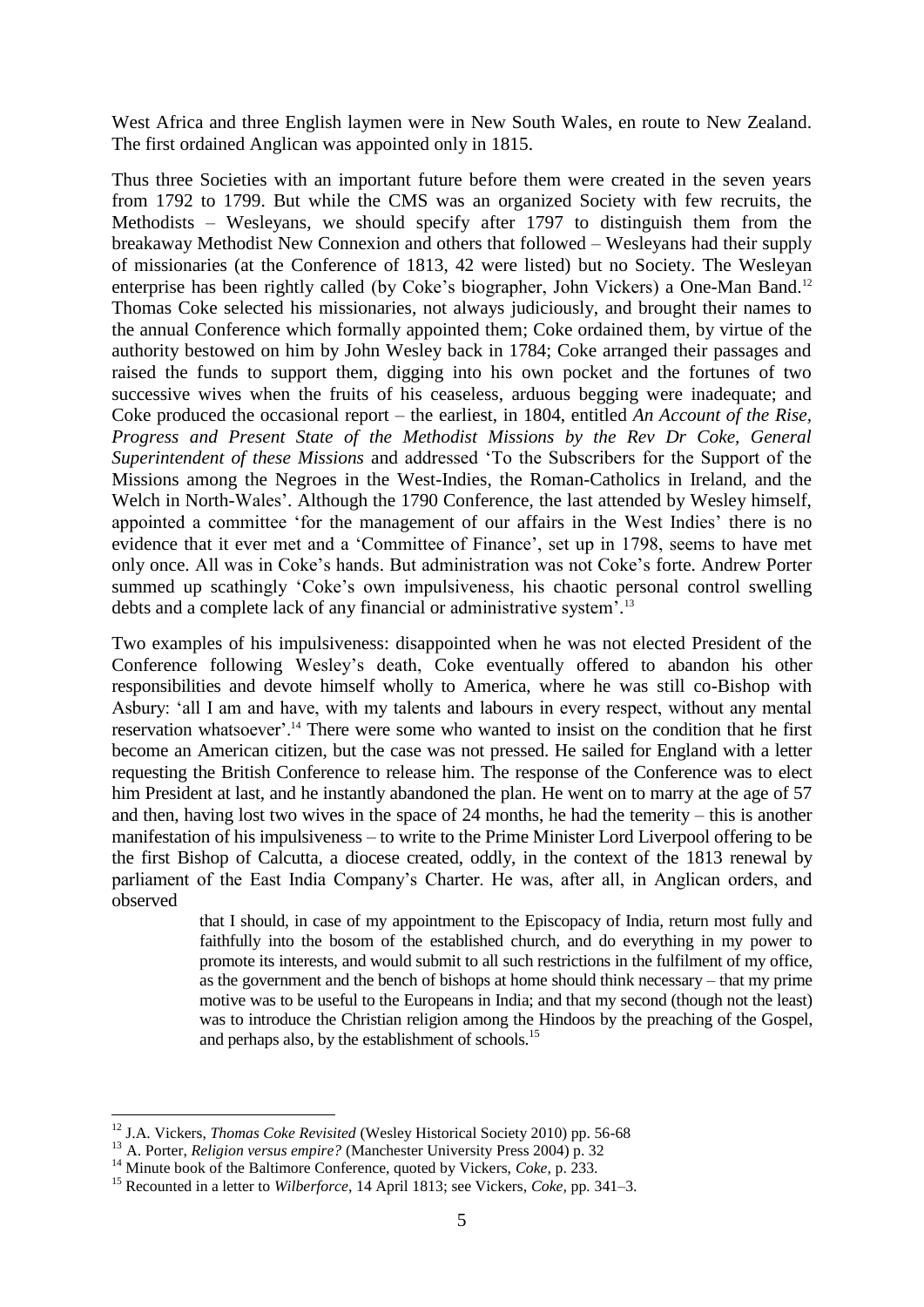Needless to say – for the estrangement of Methodism from the established Church was now unequivocal – this ambitious initiative was yet another non-starter. Instead, he persuaded the Conference to appoint a mission team to Sri Lanka (Ceylon), with himself at its head. They sailed on 31 December 1813 and he died at sea.

Two questions are prompted by this account. First, why had Methodists not already set up a Missionary Society like the BMS, LMS and CMS to undertake the task? And secondly, why in 1813 did they get round to doing just that?

Collaborative ministry was not Coke's style and he would certainly have resisted being shackled by the demands of an organization, but there is a more fundamental reason. The Methodist movement itself was a society, a missionary society within the Church of England. The title of the second report to appear, in 1809, is instructive: *The Annual Report of the State of the Missions which are carried on Both At Home and Abroad by The Society Late in Connexion with the Rev John Wesley.* The third, for 1812/13 was slightly different: *The Annual Report*  (though it was not yet appearing annually) *of the State of the Missions, Foreign and Domestic, conducted by the Conference and supported by the members and friends of the United Societies late in Connexion with the Rev John Wesley.*

Wesley scholar Frank Baker declared that 'John Wesley was born with religious societies in his blood'.<sup>16</sup> The anonymous writer of *The Country Parson's Advice to his Parishioners*, published in 1680 and well-known to Wesley, exhorted readers:

If good men of the Church will unite together in the several parts of the kingdom, disposing themselves into friendly societies, and engaging each other, in their respective combinations, to be helpful to each other in all good Christian ways, it will be the most effectual means for restoring our decaying Christianity to its primitive life and vigour, and the supporting of our tottering and sinking Church.

Wesley's father Samuel took the advice to heart and founded a society at Epworth. The Holy Club begun by Charles Wesley in Oxford in 1729 was described by William Law in a pamphlet entitled *The Oxford Methodists: being some Account of a Society of Young Gentlemen in that city, so denominated.* In 1735 John and Charles went to Georgia, planning to introduce what they had found to be a powerful means of renewal into the life of the church in Savannah, and John wrote in his Journal:

We agreed … to advise the more serious among them, to form themselves into a sort of little Society, and to meet once or twice a Week, in order to reprove, instruct and exhort one another.

Wesley's heart-warming experience in 1738 occurred at a meeting of a fellowship known as the Fetter Lane society in London, and the fellowships he established as his itinerant evangelistic ministry got under way were not churches, but societies. The term 'The Methodist Church' was in fact not used until the late eighteenth century, and the lay leaders of local chapels were known as Society Stewards (until the mid-1970s, when they were renamed Church Stewards). The word 'society' was not typically used of the overall structure of the Methodist movement; Methodism was a connexion (with an x) of local societies, but the connexion was on occasion called a Society, as in the 1809 report, while the 1812/13 reference to the 'United Societies' employed a term which dated from the union of two societies in Bristol in 1739 and came to be used, by extension, of all the societies in Wesley's orbit. What Nathaniel Gilbert began in Antigua was a Methodist society. Methodism was a network of local societies with a missionary purpose.

<sup>1</sup> <sup>16</sup> *The People called Methodists – Polity* in vol 1 of *A History of the Methodist Church in Great Britain*  (Epworth 1965) p. 215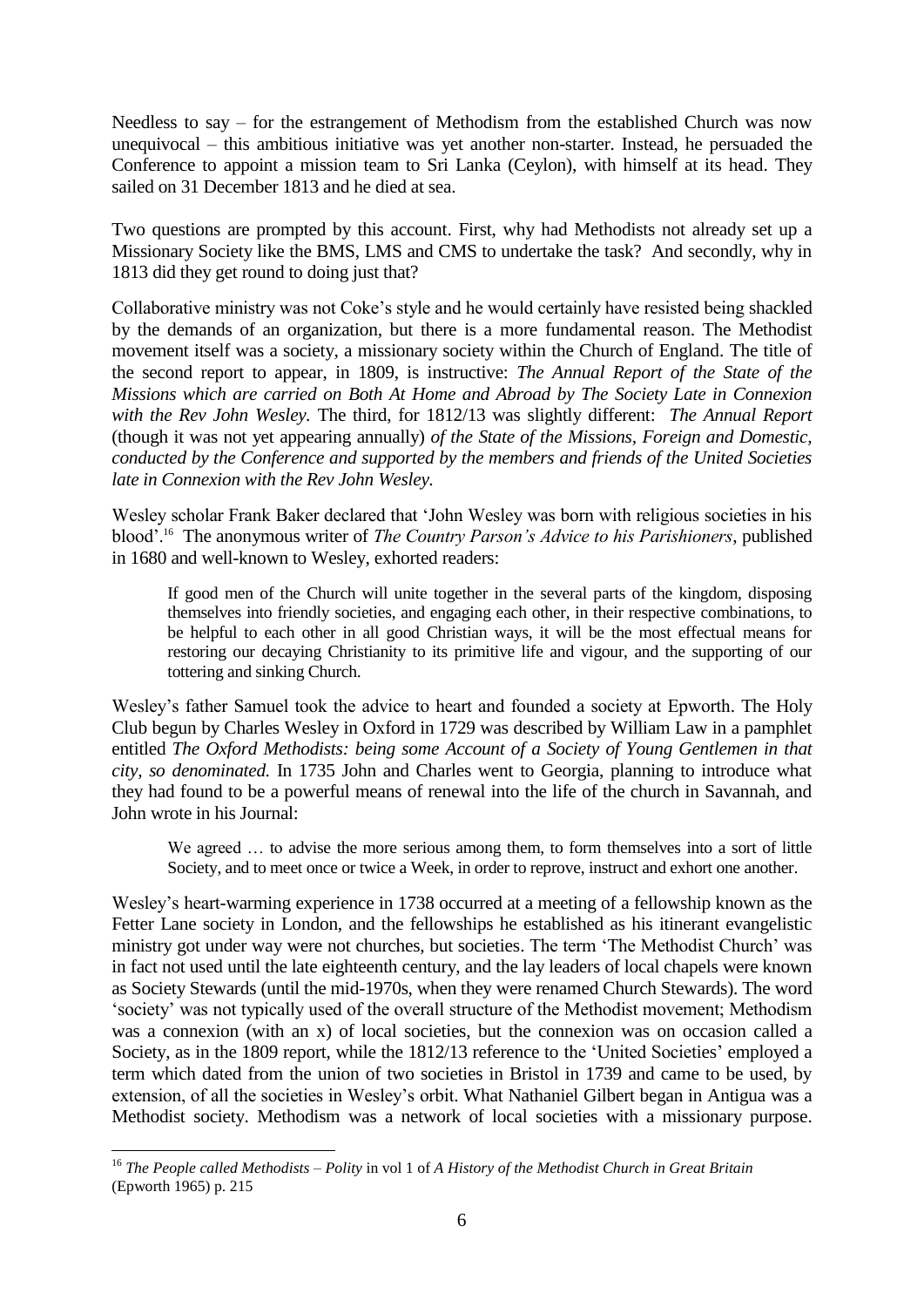When Wesley died in 1791 there were over 70,000 members of the societies in Britain alone. In theory they were societies, or even a Society, within the established Church. The idea was that their Methodist meetings, on weekdays and on Sundays, should complement not replace their attendance at the parish church. At first, the practice followed the intention, even where societies acquired their own preaching houses; but practice soon began to vary from place to place. As late as 1821 one vicar in the Exeter diocese reported 'They all attend church as the House of God and more regularly than those who have no such meetings'.<sup>17</sup> But it was one thing for those who were familiar with Anglican worship to continue attending. It was quite another for the large number who came from unchurched backgrounds. The Methodist societies were achieving their missionary objectives and drawing in many who found themselves at home in Methodist meetings but had never frequented the parish church. They were unused to its style, uncomfortable with its people, alienated by its atmosphere. By conviction they were Methodists. For them the question of a breach with the Church of England was meaningless; there was no rapport to be breached.

Several components of an answer to the second question have become apparent. Methodism was no longer a society within the Anglican Church. Coke's disorganized administration was not adequate to the task as the number of missionaries grew, nor were his untiring fundraising efforts – his 'frenzied begging', John Vickers called it, among people of wealth and standing – adequate for the increasing costs. And in 1813 he was in any case preparing to embark on a mission to Asia which would permanently remove him from the co-ordinating centre of the enterprise. Yet the 1813 Conference, while it 'authorise(d) and appoint(ed) Dr Coke to undertake a Mission to Ceylon and Java, and allow(ed) him to take with him six Preachers for that purpose', made no provision for replacing him. A Committee of Finance and Advice, set up in 1804, was still in existence but had done little – Coke had made it clear from the outset that Finance and Advice did not mean 'control and superintendency'. It was rather the Irish Conference in July 1813, where Coke presided for the last time, and which provided three of the Preachers he recruited, which called for Auxiliary Societies to be established throughout Ireland to raise annual subscriptions for 'our missions throughout the globe'. The notion of Auxiliary Societies had been seized upon earlier by the LMS: an article in the Evangelical Magazine in January 1807 advocated them, arguing that:

many persons, not blessed with affluence, and whose convenience it would not suit to become Annual Subscribers, may unite their efforts, and by small but regular contributions afford a valuable assistance to the Society.

## and in 1812 Coke had noted that

The LMS are forming committees of two or three of our friends, to raise annual subscriptions among our Societies and hearers for the support of *their* missions …When we are so pressed with debt, and if we are to employ hundreds or thousands of pounds in Asia, shall we employ them in establishing Calvinism in that immense country instead of Methodism?<sup>18</sup>

It was the establishment of one such LMS auxiliary, the 'West Riding Missionary Society', which triggered the Wesleyan initiative taken in Leeds 200 years ago. The East India Company's Charter had been renewed in July. After four months of parliamentary debate, the evangelical lobby, led by Charles Grant and William Wilberforce, had managed to overturn the Company's implacable opposition to missionary activity (which the directors had once called 'the wildest, most expensive and most unwarranted plan that was ever proposed by a lunatic

<sup>&</sup>lt;sup>17</sup> Quoted by J. M. Turner, *Conflict and Reconciliation* (Epworth 1985) p. 1

<sup>&</sup>lt;sup>18</sup> Findlay and Holdsworth, vol. 1, p. 37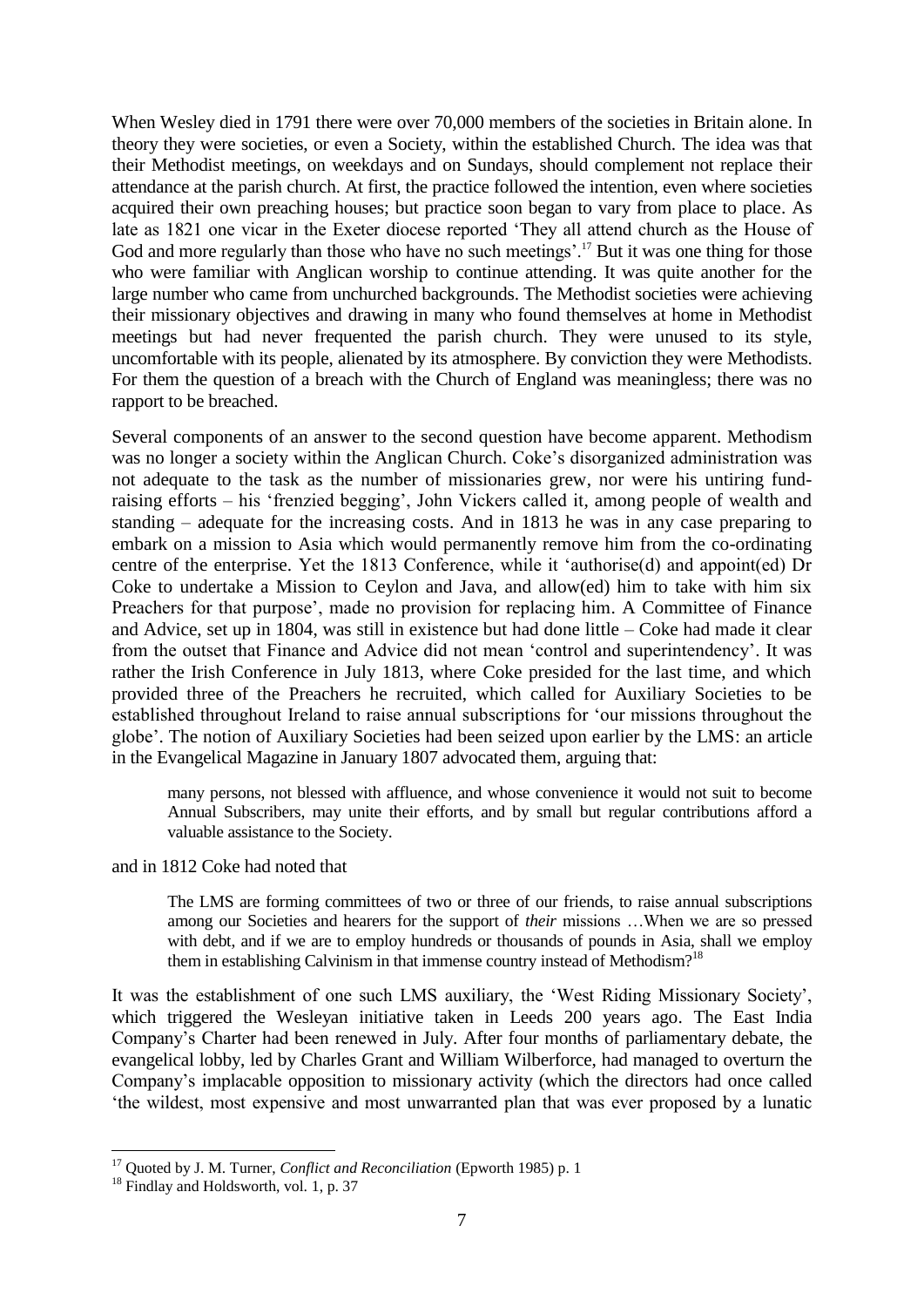enthusiast').<sup>19</sup> The so-called 'pious clause' now inserted in the Charter not only provided for a Bishop of Calcutta and three archdeacons, but acknowledged that 'the Interests and Happiness of the Native Inhabitants' involved 'religious and moral improvement' and undertook to provide 'sufficient facilities … to persons desirous of going to and remaining in India, for the purpose of accomplishing these benevolent designs'.<sup>20</sup> The BMS and LMS had been energetic participants in the campaign to lift the Company's restrictions and were keen to take swift advantage of the opportunities now open to them. The LMS, a non-sectarian society with no prefix to its name – not as yet even 'London' and still less any denominational label – had no reservation about soliciting funds in Methodist circles.

The advent of the West Riding Society roused prominent Leeds Wesleyans to action: William Scarth and his fellow-Circuit Steward Mr Turkington took the matter up and the Circuit superintendent George Morley, together with his colleague Jabez Bunting, resolved to take action. Bunting, formerly a member of the Missionary Committee ( Finance and Advice) wrote to its secretary, Robert Smith in London, who replied:

It is impossible for me to tell you the strong sensations that some of us felt when we read, in the last *Evangelical Magazine*, that the Dissenters had recently preached and made collections in one of our own chapels in Leeds for their Missions, at a time when our own missionary affairs are so awfully embarrassed. I am sure that the Missionary Committee will be exceedingly delighted when they know of your plan for assisting our own missionary cause.

The Committee met and agreed, by 11 votes to 2, that 'something ought to be done in a general way for the support of our own Missions, and to prevent the money which our friends are willing to subscribe for missionary matters being turned into another channel'; but, continued Smith and Coke (the official reply was in Coke's hand), 'as all the brethren were not fully prepared to decide finally on this important subject … they leave you to your own judgement in respect to the plan you judge best to adopt'.<sup>21</sup> Scarcely encouraging, but at least no veto. The Leeds folk pressed on.

The meeting held on 6 October at the Leeds Old Chapel, otherwise known as the Old Boggard House, was the first known Methodist public meeting called for any purpose other than for worship and prayer. It was widely advertised and attracted over a thousand. It was deliberately a Yorkshire affair. Neither Coke nor even the President of the Conference was invited. 19 resolutions were proposed and supported in 39 speeches. 'The Methodist Missionary Society for the Leeds District' was created, and 'All subscribers, whether their subscriptions be paid weekly, monthly, quarterly, or annually, and also all benefactors of five guineas and upwards, shall be deemed members of this Society'. The Leeds example was rapidly followed by other Districts: Halifax, Hull, Sheffield, York, Newcastle, Cornwall and Dublin. They were all voluntary associations of missionary-minded Methodists. They were not part of the connexional organization and (apart from the Dublin Society) had no authorization from the Conference. However when Conference met at Bristol in 1814 it congratulated them all and 'strongly recommends the immediate establishment of a Methodist Missionary Society in every District'.

The advent of a connexional, nationwide Society took a little longer. In the wake of Coke's departure and death the 1814 Conference appointed two Secretaries (as yet part-time, with

<sup>&</sup>lt;sup>19</sup> Quoted by the Bishop of Tasmania in an address on 'The Church and Foreign Missions' delivered in London in 1897 and printed in *The Churchman*, July 1898, p. 506, where the resolution is wrongly dated 1793.

 $20$  Porter, pp.74-5

<sup>&</sup>lt;sup>21</sup> Findlay and Holdsworth, vol. 1, pp. 43-4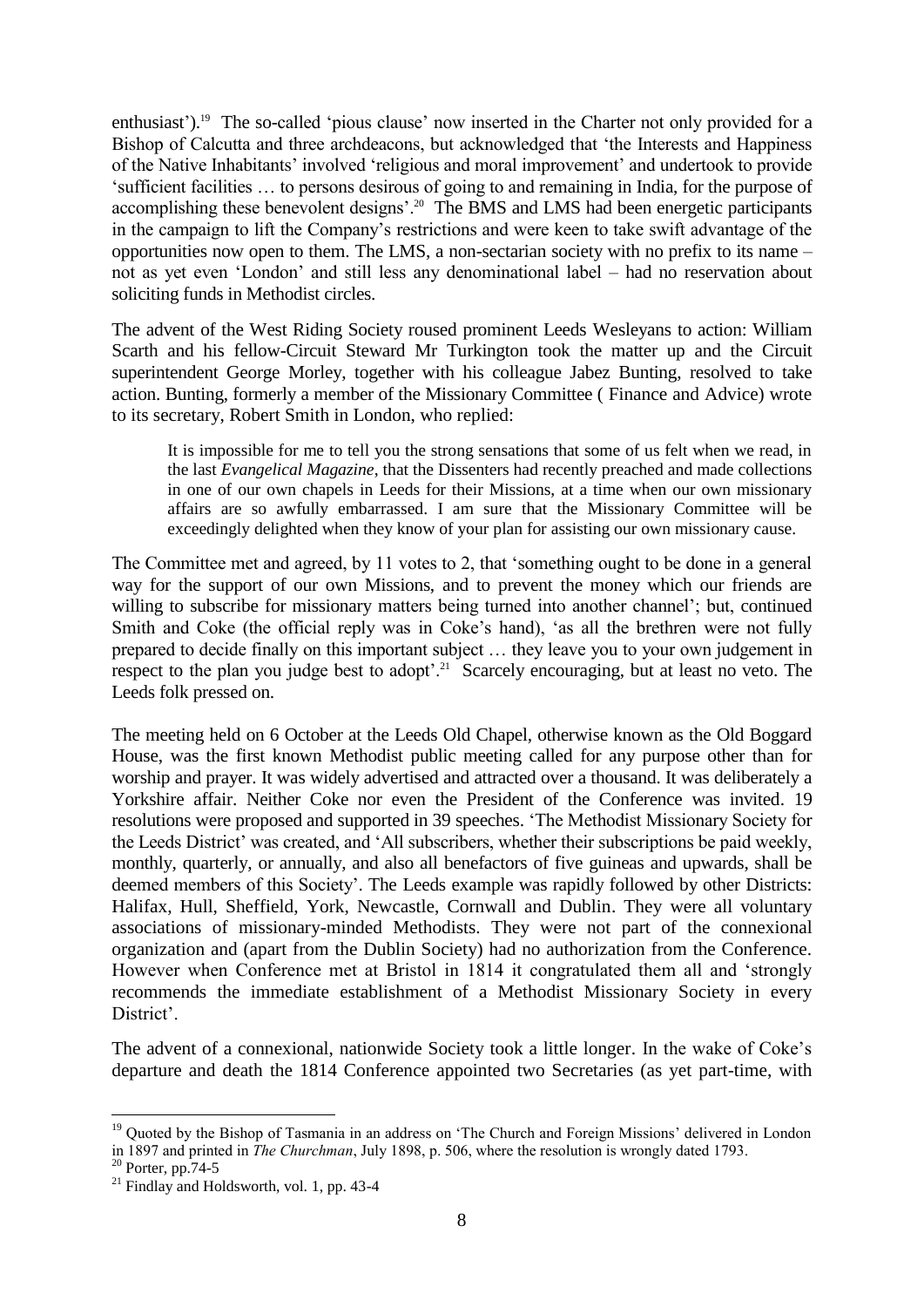circuit responsibilities) to the Committee of Finance and Advice, which in 1815 it renamed the Executive Committee. Bunting pressed for the inclusion of lay members on the committee but Conference would add only a lay treasurer, Thomas Thompson MP of Hull, who had chaired the great Leeds meeting; otherwise it still consisted solely of the travelling Preachers stationed in London. Richard Watson and George Marsden, both of them instrumental in the launch of the Leeds Society, were appointed Missionary Secretaries in 1816, and in 1817 Watson was asked to draw up a permanent constitution. He hastily framed five articles which the Conference approved 'in its object and outline'. Over the next year Watson and Bunting worked on the 'Laws and Regulations of the General Wesleyan Methodist Missionary Society', which the 1818 Conference adopted. Membership of the Society would consist of all who subscribed, either directly or through one of the Auxiliary Societies, at least a guinea per annum, and those who collected at least 5/- monthly or 1/- weekly. These, and benefactors of £10 and upwards, were entitled to a copy of the annual report (henceforth simply entitled 'The Report of the WMMS').

It is noteworthy that, just as the fear of losing funds to the LMS was the trigger which brought the WMMS into being, so in 1821 the Danish Missionary Society was started rather than sending Danish money to the Berlin Society, and in 1822 the *Société Missionaire Evangélique de Paris* to exploit the French resources that had hitherto gone to the Basel Mission. But the WMMS was quite unlike other voluntary Societies. It was a distinct organization, formed of members qualified by their pecuniary contribution, and yet its officers and Committee were appointed by the Conference, its regulations and funds were controlled by the Conference, its missionaries were selected, commissioned and stationed by the Conference. While the constitution of the LMS stated that 'The Annual Meeting of the Members of the Society shall be held in London, on a day in May, not later than the Annual Public Meeting, when the Annual Report of the Society shall be read, and the Directors and Officers of the Society for the year shall be appointed', the WMMS constitution referred only to an 'Annual Public meeting of the members and friends of this Society' to be held in London – an inspirational, not a decision-making event. Conference took the decisions.

Of the other branches of Methodism, the Bible Christians and Primitive Methodists copied the Wesleyan approach; the New Connexion, Wesleyan Association and United Methodist Free Churches had their overseas work but saw no need of a Society to administer it. In 1821 the BCs set up a society 'for the purpose of sending Missionaries into the dark and destitute parts of the United Kingdom, and other countries as Divine Providence might open the way', while the PM Conference passed a resolution about 'the dark and benighted villages of the Peak of Derbyshire' as well as mission in foreign lands, and began to hold missionary meetings. In fact, although they ministered to settlers in Canada, Australia and New Zealand, it was many years before they embarked on other overseas ventures. The PMs formed a General Missionary Society in 1825, but for another eighteen years it existed in name only. Then in 1843 a Missionary Committee was appointed which had oversight of both home and foreign missions and a magazine, *Advance,* was begun which covered both. At the PM Jubilee Conference in 1860 it was decided that part of the Jubilee Fund should be devoted to establishing a mission in South Africa, but it was 1870 before a station was opened. In the same year they began work on the island of Fernando Po off the West African coast, and produced headed notepaper and annual reports variously labelled the Primitive Methodist Home, Colonial and Foreign Missionary Society or the PM African Missionary Society, but as with the Wesleyans it was the Conference which made the decisions and appointments. The BCs eventually began their only non-colonial venture in 1885, when their first missionaries sailed for China. In 1901 their Missionary Society was described by F.W. Bourne, in *The Bible Christians: Their Origin and History*, as 'the brightest jewel of the